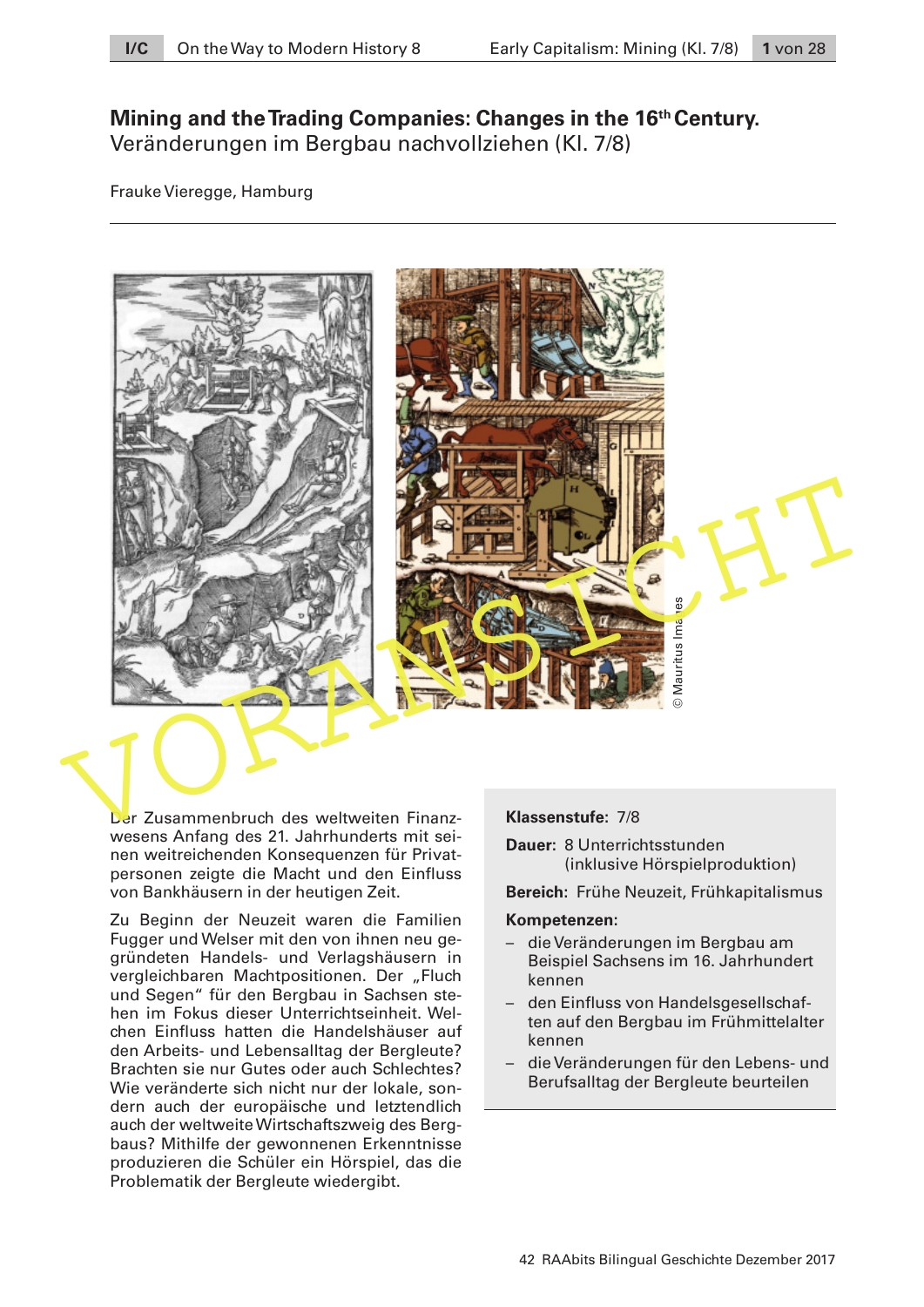### **Verlaufsübersicht zur Reihe**

- **1./2. Stunde:** Silver mining in the Early Modern Age in Saxony
- **3./4. Stunde:** New markets new ways of trade
- **5.–7. Stunde:** The production of a historical radio play

### **Minimalplan**

Im Fokus sollte die Erstellung eines Hörspiels zum Abschluss der Reihe stehen, welches auch bewertet wird. Es können einige Texte weggelassen werden, wenn Zeitnot besteht oder die Lerngruppe eher leistungsschwach ist. Hier bieten sich die Materialien M 3, M 4 oder M 6 an, die recht umfangreich sind.

### **Verlaufsübersicht zu den Stunden**

**1./2. Stunde:** Silver mining in the Early Modern Age in Saxony

| <b>Material</b> | <b>Verlauf</b>                                                                                                                            |  |  |  |  |  |  |
|-----------------|-------------------------------------------------------------------------------------------------------------------------------------------|--|--|--|--|--|--|
| M 1             | A silver mine in the 16 <sup>th</sup> century / Einstieg ins Thema durch Analyse einer Bild-<br>quelle durch die Think-Pair-Share-Methode |  |  |  |  |  |  |
| M 2             | Silver mining in Saxony / Erarbeitung einer Textquelle nach bekture (en plisch-<br>sprachigerText)                                        |  |  |  |  |  |  |
| M 3             | <b>Working in a silver mine / Erarbeitung anhand von Bill Iquellen und Textun</b>                                                         |  |  |  |  |  |  |
| M 4             | Which problems did the miners have to deal with at work? $L^r$ rarbeitung von<br>Bild- und Textquellen in arbot steil ger Gruppena beit   |  |  |  |  |  |  |
|                 | 3./4. Stunde: New markets - new viays of trade                                                                                            |  |  |  |  |  |  |
| <b>Material</b> | <b>Ve</b> lauf                                                                                                                            |  |  |  |  |  |  |
|                 |                                                                                                                                           |  |  |  |  |  |  |
| M J             | <b>Merchant nouses in the mining business / Analyse und Bearbeitung eines</b><br>Jiagi anms                                               |  |  |  |  |  |  |

### **3./4. Stunde:** New markets – new ways of trade

| <b>Material</b> |  | Ve lauf           |                                                                                                                                                            |
|-----------------|--|-------------------|------------------------------------------------------------------------------------------------------------------------------------------------------------|
| M 5             |  | Diagha, nms       | Merchant Louses in the mining business / Analyse und Bearbeitung eines                                                                                     |
| $M_6/ b$        |  | <b>Textquelle</b> | How did the living and working conditions of the miners change after trading<br>houses bought the mine's shares and operated the mine? / Erarbeitung einer |

#### **5.–7. Stunde:** The production of a historical radio play

| Material   | <b>Verlauf</b>                                                              |
|------------|-----------------------------------------------------------------------------|
| $\mid$ M 7 | How to do a radio play / Methodenblatt zur Erarbeitung eines Rollenspiels   |
| M8         | Role cards / Rollenkarten zur Erarbeitung und Vorbereitung des Rollenspiels |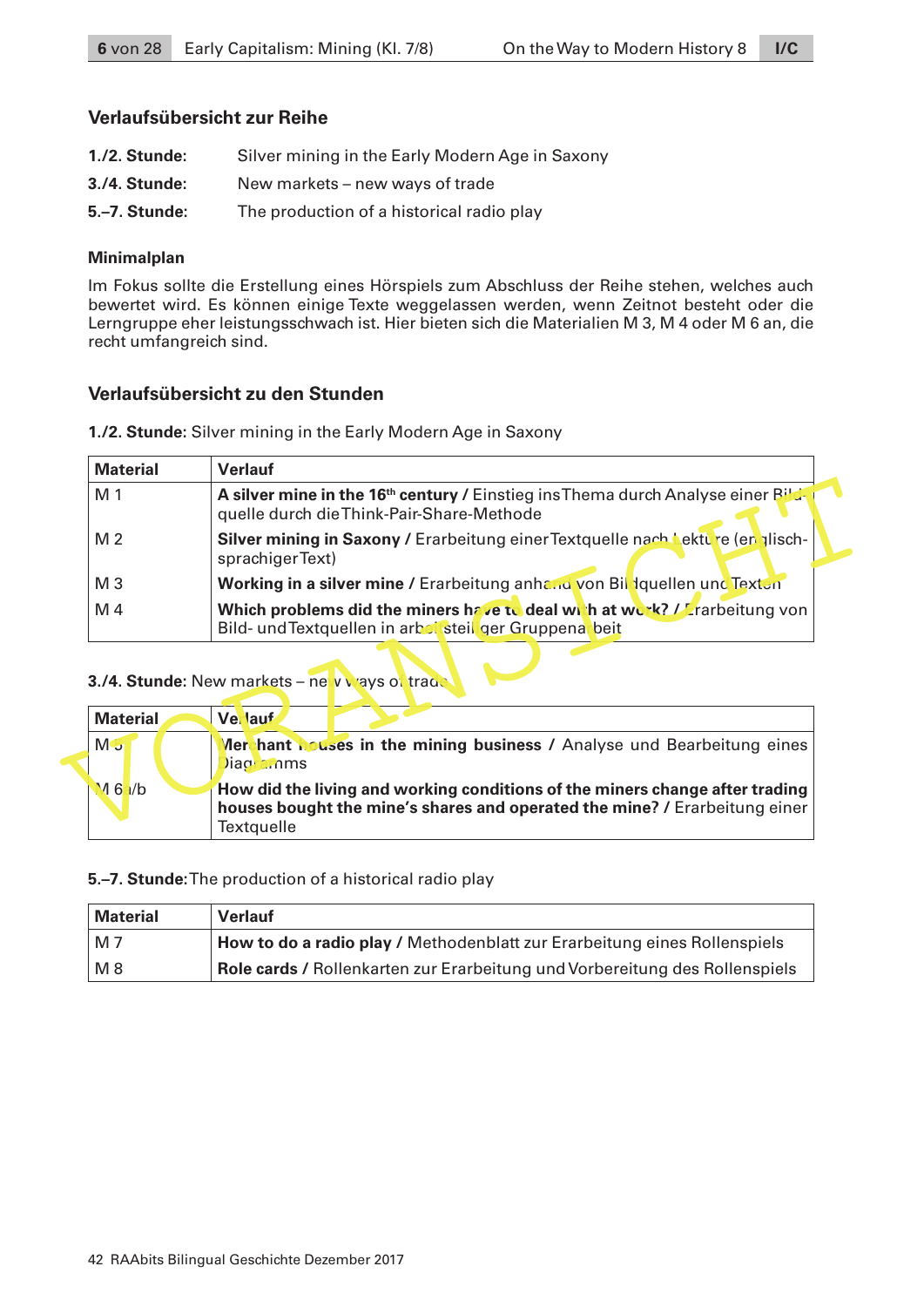## **Materialübersicht**

| 1./2. Stunde:   |         | <b>Silver mining in the Early Modern Age in Saxony</b>                                                                                 |
|-----------------|---------|----------------------------------------------------------------------------------------------------------------------------------------|
| M 1             | (Fv)    | A silver mine in the 16 <sup>th</sup> century                                                                                          |
| M <sub>2</sub>  | (Tx)    | Mining in the Early Modern Age - silver mining in Saxony                                                                               |
| <b>M3A</b>      | (Ab)    | Working in a silver mine                                                                                                               |
| M <sub>3B</sub> | (Fo/Ab) | Working in a silver mine – pictures from "De Re Metallica" (1556)                                                                      |
| M 4             | (Tx)    | "We need to dig deeper!" - Problems in mining                                                                                          |
| 3./4. Stunde:   |         | New markets - new ways of trade                                                                                                        |
| M 5             | (Ab/St) | Times of change – merchant houses in the mining business                                                                               |
| <b>M 6A</b>     | (Tx)    | How did the living and working conditions of the miners change after<br>trading houses bought the mine's shares and operated the mine? |
| M 6B            | (Tx)    | A miner's opinion about the trading houses                                                                                             |
| 5.-7. Stunde:   |         | The production of a historical radio play                                                                                              |
| M 7             | (Tx)    | How to do a radio play - helpful instructions                                                                                          |
| $M_8$           | (Rk)    | To sell or not to sell? – Creating a radio pluy about the problems of the<br>miners of Freiberg                                        |

Ab: Arbeitsblatt – **Fo:** Folie – **Fv:** Folienvorlage – **Rk:** Rollenkarten – **St**: Statistik, Diagramm –**Tx**: Text VORANSICHT – **Rk:** Rollenkarten – **St**: Statistik, Diagramm –**Tx**: Text VORANSICHT – RK: Resp. 2014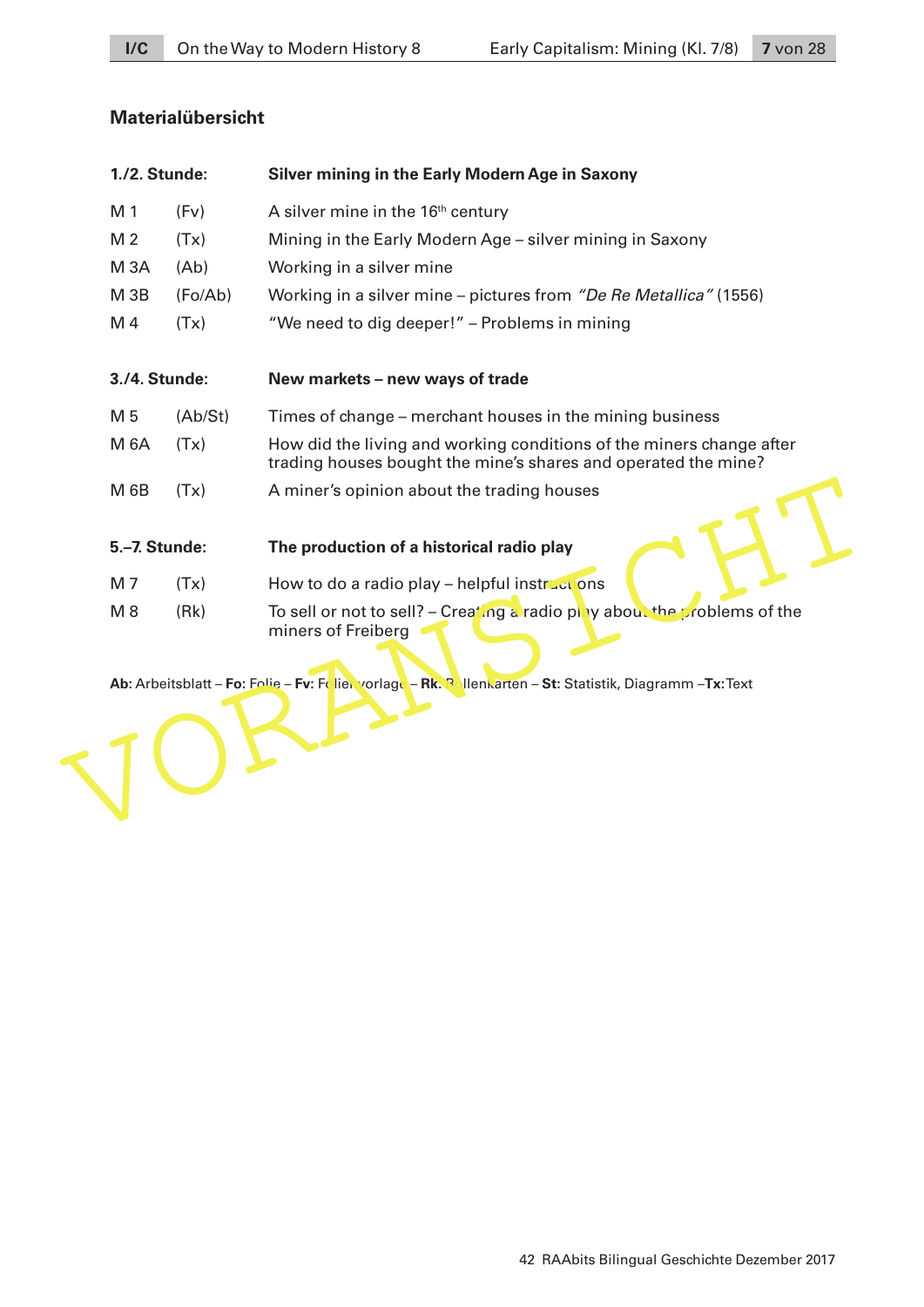# **M 3A Working in a silver mine**



Silver mine in Saxony, Woodcut (around 1528)

**Task 1:** Describe the work of a miner: Put the working stations in the correct order. The picture will help you.





### **New technique: Wheel driven by water from a river etc. is used to get water out of the mine:**



**Task 2:** Look at the picture and write the numbers in the gaps in the text. An example is done for you.

The wheel (1) is turned by water that runs through a wooden gutter<sup>1</sup>  $(\_)$ . It is collected in a large storage container (\_) just above the mounted platform ( $\Box$ ) of the Wasserknecht. The Wasserknecht – a pitman specialised in this kind of work – opens a flap<sup>2</sup> ( $\Box$ ).

The water runs on top of the wheel which starts turning. At the same time, the rope (\_\_) rolls up and pulls a container ( $\Box$ ) from the mine.

The helpers  $(\_)$  empty it and when the *Wasserknecht* opens the other flap  $($   $)$ , the rope unrolls<sup>3</sup> and the container sinks back into the mine.

1 **gutter:** Rinne – 2 **flap:** Klappe – 3 **to unroll:** aufrollen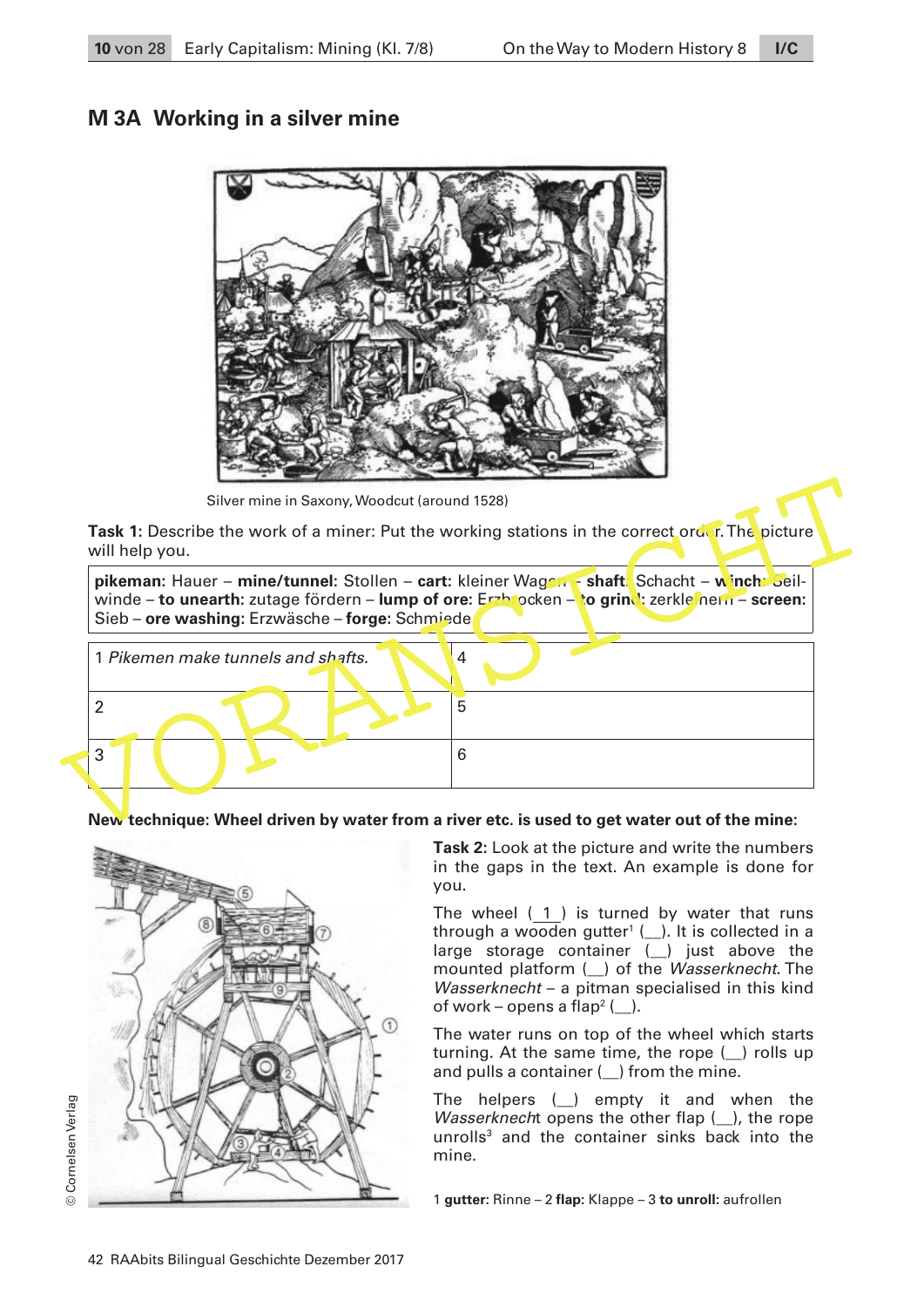# **M 4 "We need to dig deeper!" – Problems in mining**

*Of course, there were problems the miners had to face at work: broken machines, bad weather, falling prices on the market, to name just a few. In the following texts, those problems are mentioned, looking critically at the new technical inventions for the mines.*

1. The most difficult work for the miners was *haspeln*, the winding  $up<sup>1</sup>$ of the silver ore from the tunnels to the surface<sup>2</sup>. It was exhausting<sup>3</sup> for the miners and they could not quarry as much silver as they wanted. So they invented<sup>4</sup> machines for the winding. First, horses were used to 5 tread wheels (Pferdegöpel), later water wheels<sup>5</sup> were installed.

2. If there was not enough water to run a water wheel, the mine had to close down, because no ore could be quarried. The miners lost their jobs and had to look for new ones. Many of them had to move away to find work in other mines.

- 10 3. The biggest problem in mining in the  $15<sup>th</sup>$  century was the use of water. The miners had to dig deeper into the mountains to quarry more ore. They were skilled in building tunnels and shafts<sup>6</sup>, but the control and use of water as a power to help them with their work was difficult. The deeper they dug<sup>7</sup> into the mountain, the more groundwater<sup>8</sup> ran
- into the tunnels and shafts and destroyed them. The miners had to find 15 methods to control this. They tried different pumping systems: water wheels, treadmills and winches<sup>9</sup> run by horses (*Pferdegöpel*) or men.

There were pumping systems called *Heinzenkünste*, which used chains with leatherballs, which ran through a wooden pipe<sup>10</sup>. The balls 20 squeezed the water through the pipe up to the surface. This system did not work very well because the **balls** did not last very long. There were pumping systems that used chains with cups (*Handkurbeln*). The cups were filled with water and transported the water to the surface. But the system could only be used up to 14 meters into the mountain. 25 Tr<sub>e</sub>admills could get water from as deep as 20 meters, when horses were used they could go as deep as 70 meters. They needed 8 horses to work for 4 hours and so 32 horses were needed per day to operate this pumping system. Some mines combined<sup>11</sup> three of those pumping systems and could pump water up from 170 meters depth<sup>12</sup>. Water wheels could also only go as deep as 70 metres. 30 ore. They were skilled in building tunnels and shafts, but the control of the most and shafts and described to control this. They tried different pumping systems water in the most and shafts and destroyed them. The minimi

The solution to the problem was the further development of the *Kolbenpumpe* or *Handschwengelpumpe*. The new machine was called *Ehrenfriedersdörfer Kunstgezeug* and could go as deep as 550 meters into the mountain. Between 1550 and 1557, 38 *Kunstgezeuge* were built into the mines in Freiberg. 2000 miners lost their jobs through this. 35



Water wheel. Woodcut from "*De Re Metallica*"(1556)



Mauritius Images © Mauritius Images

Pump system. Woodcut from "*De Re Metallica*"(1556)

#### **Annotations**

1 **to wind sth. up:** to pull something up – 2 **surface:** Erdoberfläche – 3 **exhausting:** tiring – 4 **to invent sth.**: etw. erfinden – 5 **water wheel:** Wasserrad – 6 **shaft:** Schacht – 7 **to dig:** to make holes into the ground – 8 **groundwater:** Grundwasser – 9 **winch:** (Seil-)Winde – 10 **pipe:** Röhre – 11 **to combine sth.:** to make two or more things work together as a new machine – 12 **depth:** Tiefe – 13 **Kolbenpumpe:** Pumpe mit Handschwengel, wie an alten Brunnen zum Wasserholen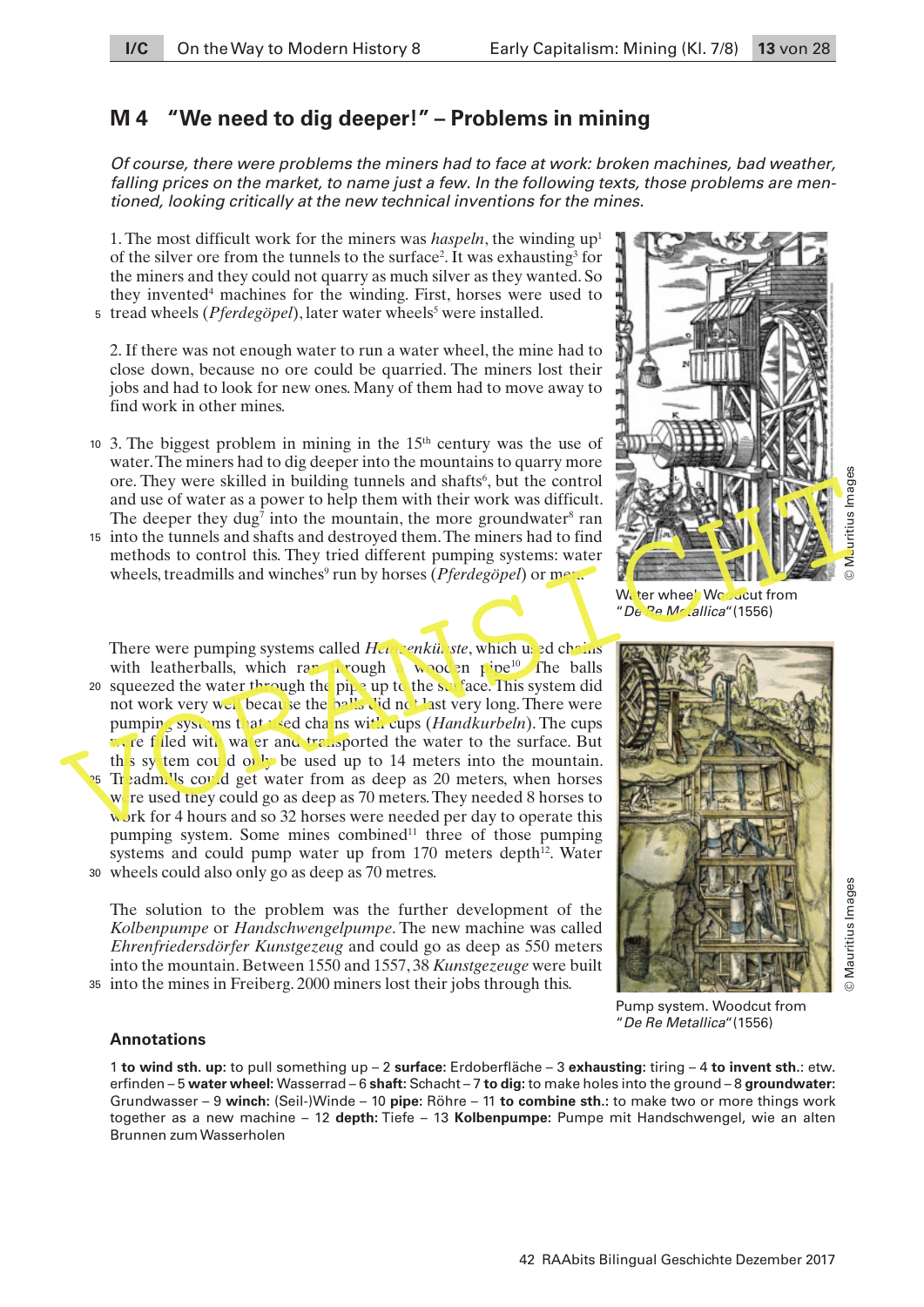# **M 5 Times of change – merchant houses in the mining business**



**Task:** Fill in the chart with the words from the box.